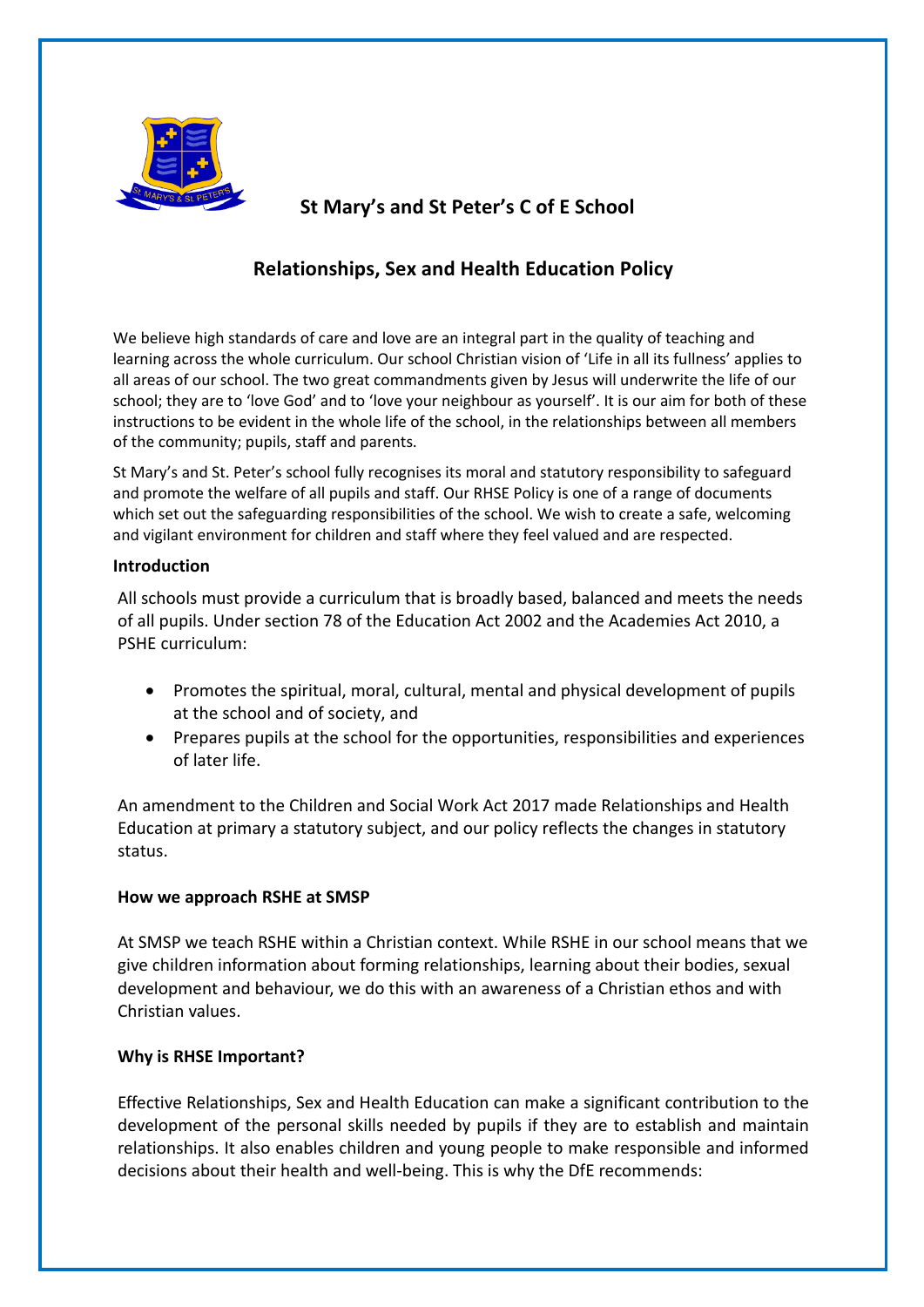*"… that all primary schools should have a sex education programme tailored to the age and the physical and emotional maturity of the pupils. It should ensure that both boys and girls are prepared for the changes that adolescence brings and – drawing on knowledge of the human life cycle set out in the national curriculum for science - how a baby is conceived and born." (Relationships Education, Relationships and Sex Education, and Health Education, DfE, 2019, para 67).*

## **Compulsory aspects of Relationships, Sex and Health Education**

RSHE plays a very important part in fulfilling the statutory duties all schools have to meet. RSHE helps children understand the difference between safe and abusive relationships and equips them with the skills to get help if they need it. It also teaches them about the importance of a healthy lifestyle and positive mental health, about online and off line safety. Schools have responsibilities for safeguarding and a legal duty to promote pupil well-being (Education and Inspections Act 2006 Section 38).

A successful programme will help young people learn to respect themselves and others and move with confidence from childhood through adolescence into adulthood.

Pupils need to be given accurate information and should be helped to develop skills to enable them to understand differences and respect themselves and others and for the purpose of preventing and removing prejudice.

## **Our Aims**

To provide pupils with the knowledge, understanding, attitudes, values and skills they need in order to reach their potential as individuals and within the community.

Pupils are encouraged to take part in a wide range of activities and experiences across and beyond the curriculum, contributing fully to the life of their school and communities. In doing so they learn to recognise their own worth, work well with others and become increasingly responsible for their own learning. They reflect on their experiences and understand how they are developing personally and socially, tackling many of the spiritual, moral, social and cultural issues that are part of growing up.

They learn to understand and respect our common humanity; diversity and differences so that they can go on to form the effective, fulfilling relationships that are an essential part of life and learning.

In our school we choose to deliver Personal, Social, Health Education by using the scheme Jigsaw. The Jigsaw PSHE programme will support the development of the skills, attitudes, values and behaviour, which enable pupils to:

- Have a sense of purpose;
- Value self and others;
- Form relationships;
- Make and act on informed decisions;
- Communicate effectively;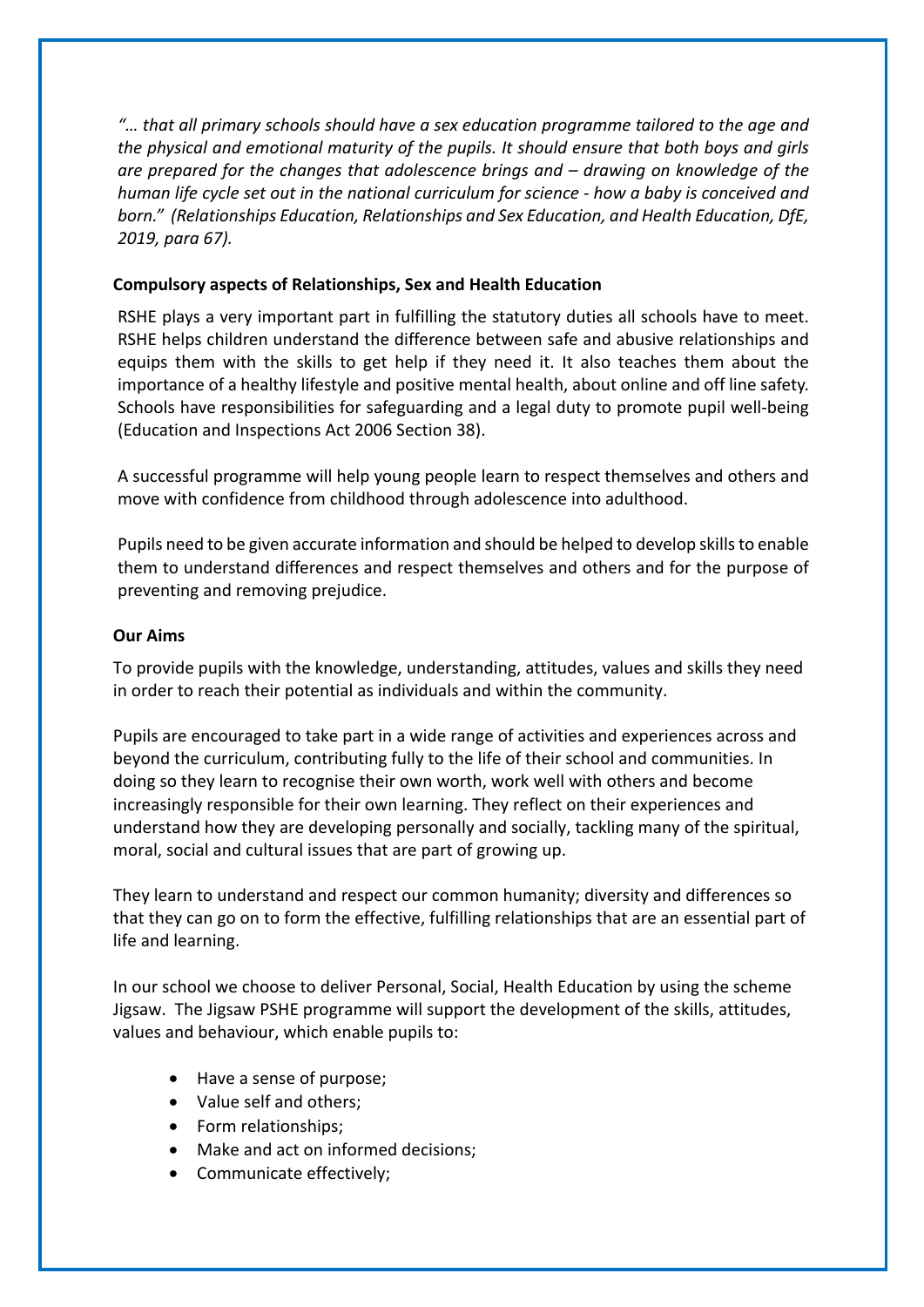- Work with others;
- Respond to challenge;
- Be an active partner in their own learning;
- Be active citizens within the local community;
- Explore issues related to living in a democratic society;
- Become healthy and fulfilled individuals.

## **Curriculum**

While we use RSHE to inform children about sexual issues, we do this with regard to matters of morality and individual responsibility, placing high value on family life and supportive relationships. It is about understanding the importance of marriage and stable, loving relationships for family life and also about the teaching of sex, sexuality, and sexual health. We do not use RSHE as a means of promoting any form of sexual orientation. We teach the children:

- about the physical development of their bodies as they grow into adults;
- about the way humans reproduce;
- about health and relationship issues;
- respect for the views of other people;
- about forming relationships in line with a Christian ethos;
- that children are best raised within a loving, secure, stable and committed relationship;
- that babies should only be conceived when the parents are ready and able to care for them and cope with the responsibility of life;
- that sexual relationships should wait until a person is emotionally and physically mature;
- that relationships require effort and commitment to work.

During the course of the lessons, from Reception to Year 6, we will teach RSHE in the belief that:

- it is taught in the context of marriage, civil partnerships and family life;
- it is part of a wider social, personal, spiritual and moral education process;
- children are taught to have respect for their own bodies;
- it is important to build positive relationships with others, involving trust and respect;
- children learn about their responsibilities to others.

By the end of Year 6, pupils will understand:

- that there are different types of relationships in families;
- key issues in keeping themselves safe;
- who to ask if they feel unsafe;
- where to get help in the wider community;
- how their bodies work and change as they get older;
- how babies are made;
- that their actions affect others and that their actions have consequences;
- how to identify their own feelings and the feelings they have towards others;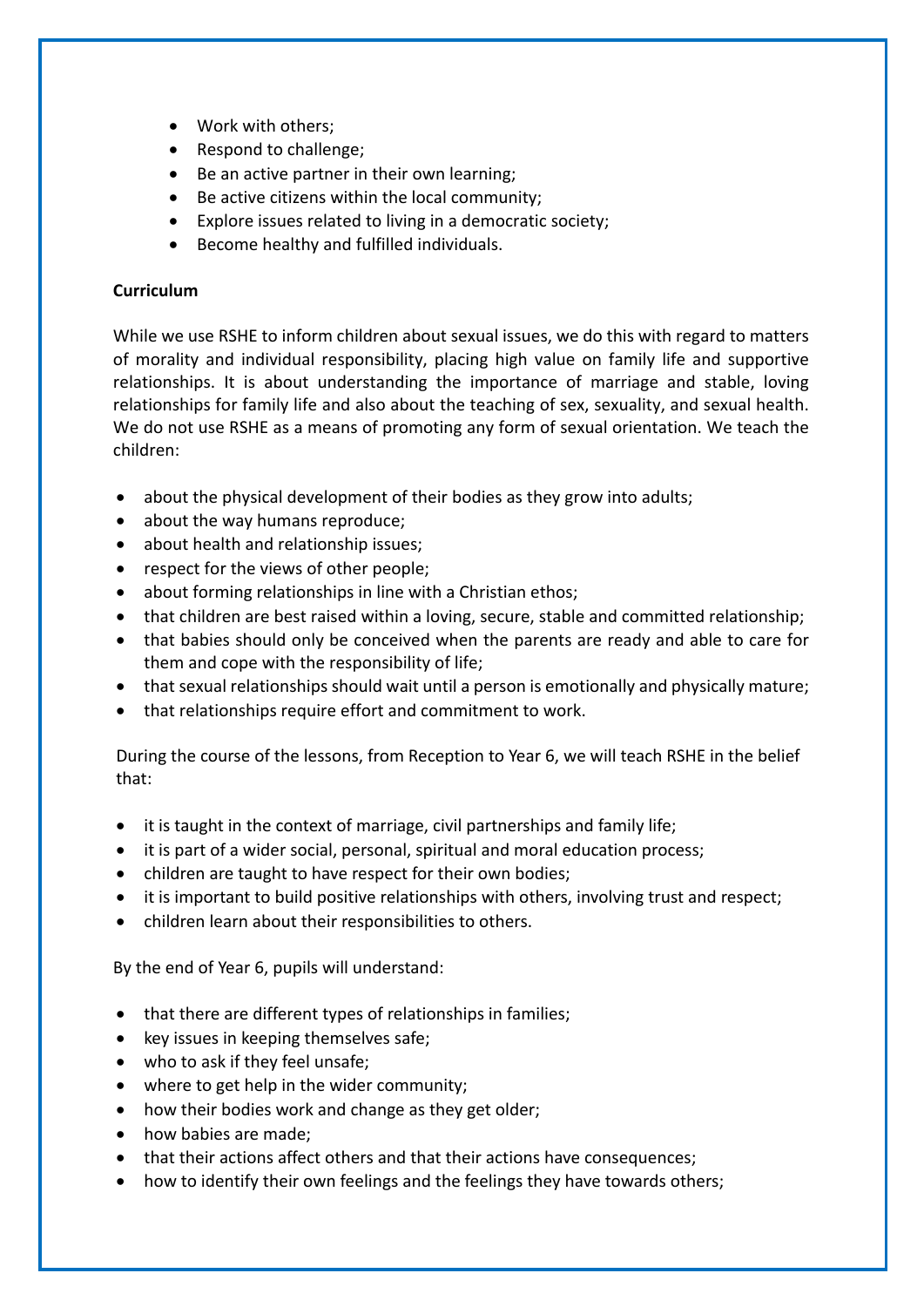- why it is important to respect the views of other people;
- how some diseases are caused and that diseases can spread and be aware of HIV/Aids.

### **Values**

All RSHE will be delivered in the context of Christian teaching and the school's aims. Christian values and attitudes, with the emphasis on the importance of marriage, the family and stable relationships to build a child's self-esteem, self-awareness and sense of moral responsibility will permeate the entire curriculum, both explicit and implicit. It is built on the message that we all have the right to make choices, to think about our aspirations and the decisions that affect our future life choices. This is to ensure that pupils' understand that sexual intercourse should only take place within a caring, committed and stable relationship.

Effective Health Education can make a significant contribution to the development of the personal skills needed by pupils as they grow up. It also enables young people to make responsible and informed decisions about their own and others' health and well-being. The Health Education programme at our school reflects the school ethos and demonstrates and encourages the following values. For example:

- Respect for self;
- Respect for others;
- Responsibility for their own actions;
- Responsibility for their family, friends, schools and wider community;
- An understanding that sexual relationships should wait until a person is emotionally and physically mature.

Through both RE and RSHE lessons, pupils will be taught that Christians believe that God created all life and that every human being has a unique place in his creation and is highly valued. Because we, as individuals, are prized so highly by God, we should set high values on our body and consider how we use it.

It will be acknowledged that not every relationship can live up to the high standards that are set by God. Those relationships that fall short of these high expectations are not condemned. God shows through the story of the Prodigal Son that everyone can be loved, forgiven and welcomed back.

### **Key themes explored**

Our RSHE is delivered through a curriculum where key themes are revisited throughout the programme at an age appropriate level over the course of the time that a pupil attends SMSP. Each year, pupils will build on concepts previously encountered, allowing opportunities for reflection and reinforcement.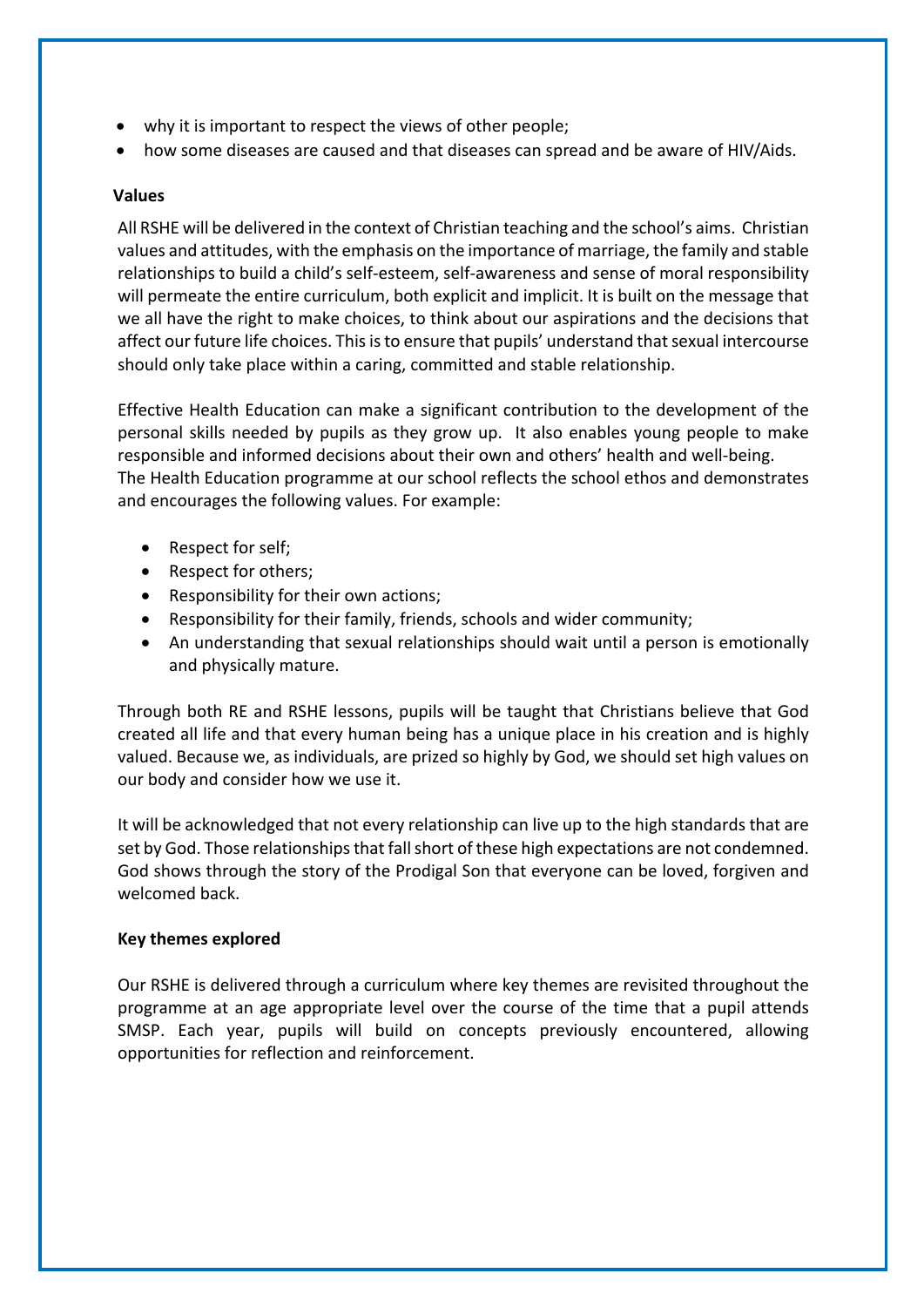*Jigsaw RSHE Content* for each year group:

*Age*

- *4-5* Family life; making friends; falling out and making up; being a good friend; dealing with bullying; growing up -how have I changed from baby to now; bodies (NOT including names of sexual parts); respecting my body and looking after it e.g. personal hygiene.
- *5-6* Recognising bullying and how to deal with it; celebrating differences between people; making new friends; belonging to a family; being a good friend; physical contact preferences; people who help us; qualities as a friend and person; celebrating people who are special to me; life cycles – animal and human; changes in me; changes since being a baby; differences between female and male bodies (correct terminology: penis, vagina, testicles, vulva); respecting my body and understand which parts are private.
- *6-7* Assumptions and stereotypes about gender; understanding bullying; standing up for self and others; making new friends; challenging gender stereotypes; celebrating difference and remaining friends; learning with others; group co-operation; different types of family; physical contact boundaries; friendship and conflict; secrets (including those that might worry us);trust and appreciation; expressing appreciation for special relationships; life cycles in nature; growing from young to old; increasing independence; differences in female and male bodies (correct terminology); assertiveness; appreciate that some parts of my body are private.
- 7-8 Seeing things from others' perspectives; Families and their differences; family conflict and how to manage it (child-centred); witnessing bullying and how to solve it; homophobic bullying; recognising how words can be hurtful; giving and receiving compliments; respect for myself and others; healthy and safe choices; family roles and responsibilities; friendship and negotiation; keeping safe online and who to go to for help; being aware of how my choices affect others; awareness of how other children have different lives; expressing appreciation for family and friends; how babies grow; understanding a baby's needs; outside body changes at puberty; inside body changes at puberty; family stereotypes.
- *8-9* Challenging assumptions; judging by appearance; accepting self and others; understanding influences; understanding bullying including the role of the bystander; problem-solving in relationships; identifying how special and unique everyone is; first impressions; working in a group; celebrating contributions of others; healthier friendships; group dynamics; assertiveness; peer pressure; celebrating inner strength; jealousy; love and loss; memories of loved ones; getting on and falling out; showing appreciation to people and animals; being unique; having a baby (simple explanation of conception); girls and puberty; boys and puberty; confidence in change; accepting change.
- 9-10 Cultural differences and how they can cause conflict; racism; rumours and name-calling; types of bullying; enjoying and respecting other cultures; body image; self-recognition and self-worth; building self-esteem; safer online communities; rights and responsibilities online; online gaming and gambling; reducing screen time; dangers of online grooming; SMART internet safety rules; Self and body image; influence of online and media on body image; puberty for girls; puberty for boys; coping with change, boyfriends/girlfriends.
- 10-11 | Children's universal rights; feeling welcome and valued; choices, consequences and rewards; group dynamics; democracy, having a voice; anti-social behaviour; rolemodelling; perceptions of normality; understanding disability; understanding what transgender means; power struggles; understanding bullying; inclusion/exclusion; difference as conflict; difference as celebration; empathy; exploitation, including 'countylines' and gang culture; love and loss; managing feelings; power and control; assertiveness; technology safety; responsibility with technology use; self-image, body image; puberty and feelings; conception (including IVF) to birth; reflections about change; physical attraction; respect and consent; boyfriends/girlfriends; sexting.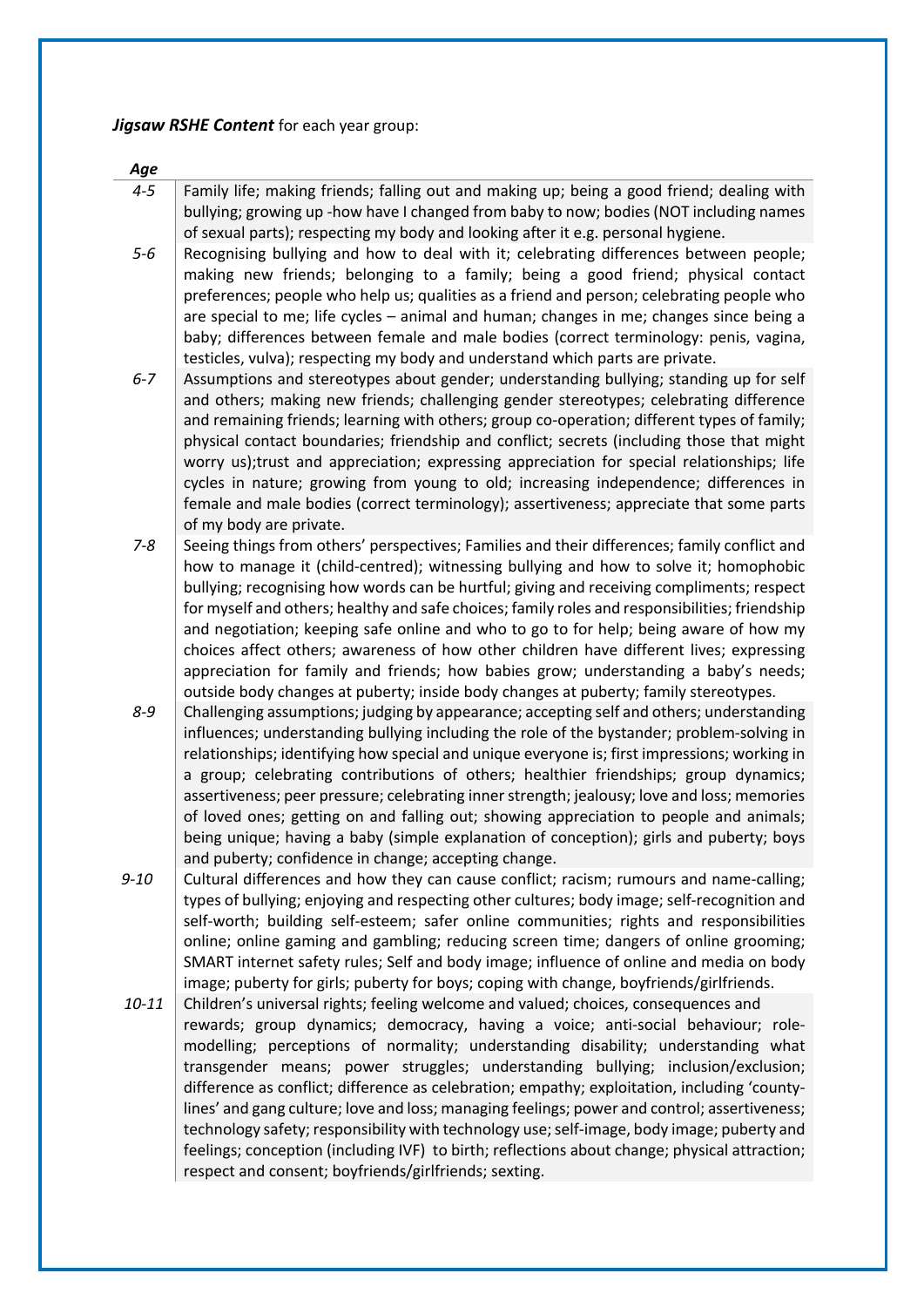#### **How RSHE is delivered**

Jigsaw brings together PSHE Education, emotional literacy, social skills and spiritual development in a comprehensive scheme of learning. Teaching strategies are varied and are mindful of preferred learning styles and the need for differentiation. Jigsaw is designed as a whole school approach, with all year groups working on the same theme (Puzzle) at the same time, generating a whole school focus for adults and children alike.

There are six Puzzles in Jigsaw that are designed to progress in sequence from Autumn to June/July. Each Puzzle has six Pieces (lessons) which work towards a final learning outcome. Each Piece (lesson) has two Learning Intentions: one is based on specific PSHE learning (covering the non-statutory national framework for PSHE Education and the statutory Relationships and Health Education guidance, but enhanced to address children's needs today); and one is based on emotional literacy and social skills development to enhance children's emotional and mental health. The enhancements mean that Jigsaw is relevant to children living in today's world as it helps them understand and be equipped to cope with issues like body image, cyber and homophobic bullying, and internet safety.

Every Piece (lesson) contributes to at least one of these aspects of children's development. This is mapped on each Piece and balanced across each year group.

It is recognised that some topics within the RSHE curriculum are more specifically related to either boys or girls (for example: wet dreams for boys and menstruation for girls). It is important for both boys and girls to be aware of these issues that relate to the opposite sex. However, to allow a more intimate teaching and learning environment, teachers may feel that some of these issues could further be addressed in more detail by teaching the class in gender groups, where possible, to allow for greater confidentiality.

#### **Equal Opportunities**

The Equality Act 2010 covers the way the curriculum is delivered, as schools and other education providers must ensure that issues are taught in a way that does not subject pupils to discrimination. Schools have a duty under the Equality Act to ensure that teaching is accessible to all children and young people, including those who are lesbian, gay, bisexual and transgender (LGBT). Inclusive RSHE will foster good relations between pupils, tackle all types of prejudice – including homophobia – and promote understanding and respect. The Department for Education has produced advice on The Equality Act 2010 and schools (DfE, 2014b).

Schools have a legal duty to promote equality (Equality Act, 2010) and to combat bullying (Education Act, 2006) (which includes homophobic, sexist, sexual and transphobic bullying) and Section 4.2 of the national curriculum (2014) states:

"Teachers should take account of their duties under equal opportunities legislation that covers race, disability, sex, religion or belief, sexual orientation, pregnancy and maternity, and gender reassignment."

*"Schools should be alive to issues such as everyday sexism, misogyny, homophobia and gender stereotypes and take positive action to build a culture where these are not tolerated,*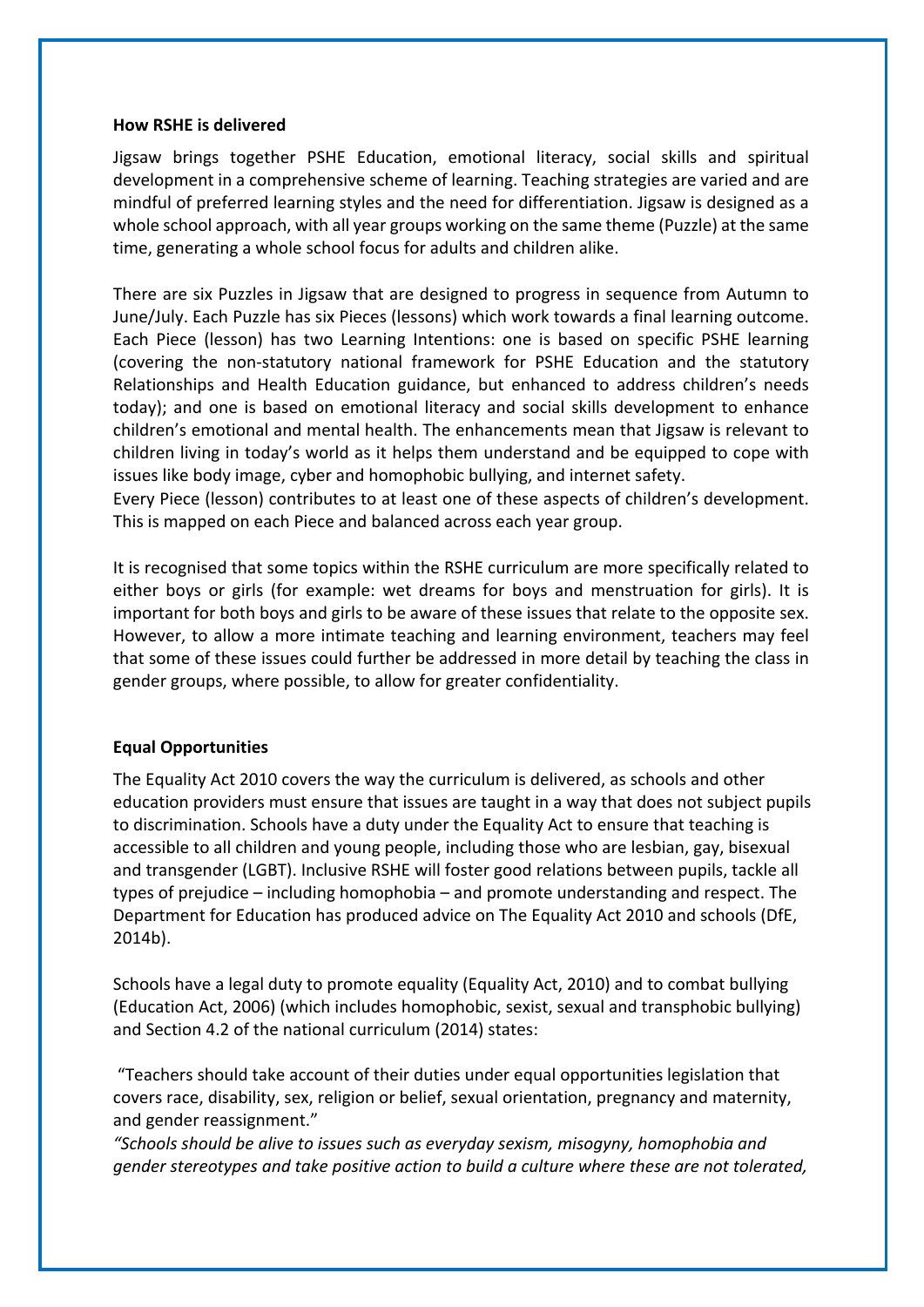*and any occurrences are identified and tackled. Staff have an important role to play in modelling positive behaviours. School pastoral and behaviour policies should support all pupils*." (DfE, 2019)

The Church of England Document "Valuing all God's Children", 2019 states:

"*Central to Christian theology is the truth that every single one of us is made in the image of God. Every one of us is loved unconditionally by God. We must avoid, at all costs, diminishing the dignity of any individual to a stereotype or a problem. Church of England schools offer a community where everyone is a person known and loved by God, supported to know their intrinsic value" (*page 1*)*

"*Opportunities to discuss issues to do with self-esteem, identity and bullying, including HBT (*homophobic, biphobic and transphobic) *bullying, should be included in physical, social, health and economic education or citizenship programmes. The curriculum should offer opportunities for pupils to learn to value themselves and their bodies. Relationships and sex education should take LGBT people into account." (*Page 6*)*

## **Meeting the needs of all children**

Jigsaw is written as a universal core curriculum provision for all children. Inclusivity is part of its philosophy. Teachers will need, as always, to tailor each Piece (lesson) to meet the needs of the children in their classes. To support this differentiation, many Jigsaw Pieces (lessons) suggest creative learning activities that allow children to choose the media with which they work and give them scope to work to their full potential.

The pitch of the work undertaken in our RSHE lessons will be appropriate to the age and maturity of the pupils being taught. As pupils mature and develop at different rates, the RSHE Programme is planned so that its key concepts are revisited several times. This allows for reinforcement as well as the differentiated stages of pupil maturity.

Children with learning difficulties may need support in coping with the physical and emotional aspects of growing up; they may also need more help in learning what behaviours are acceptable.

Staff planning and delivering RSHE lessons always consider differentiated learning when choosing activities. They will plan for all the needs of the pupils within their class in order to allow them to access all the information they need from the lessons, no matter what their ability levels are. Teachers know to be aware that LAC or children on the child protection/safeguarding register may need more sensitive support when teaching certain areas of the RSHE programme.

### **Answering questions**

Staff members are aware that views around RSHE-related issues are varied. However, while personal views are respected, all RSHE issues are taught without bias using Jigsaw. Topics are presented using a variety of views and beliefs so that pupils are able to form their own, informed opinions but also respect that others have the right to a different opinion.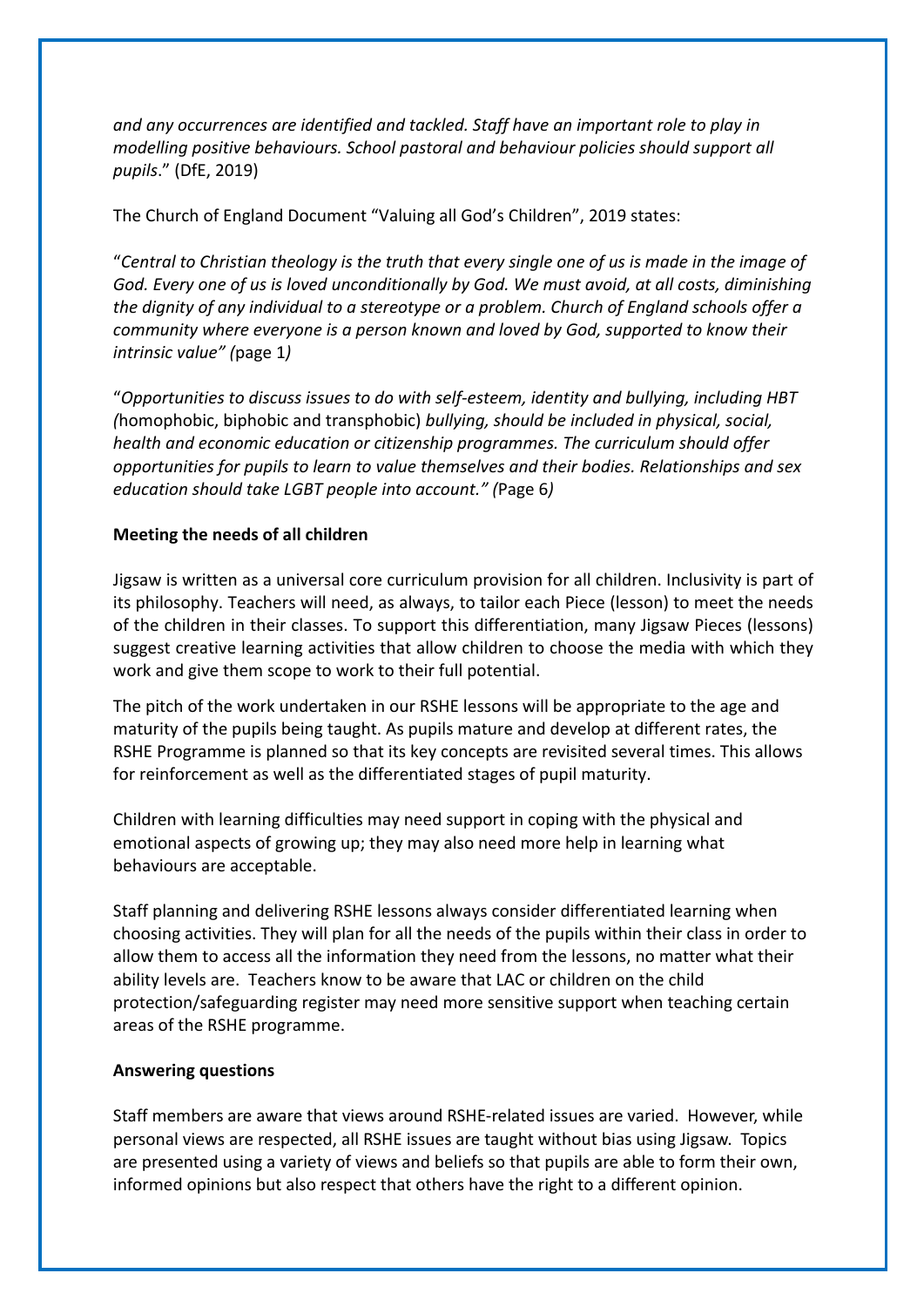Both formal and informal RSHE arising from pupils' questions are answered according to the age and maturity of the pupil(s) concerned. Questions do not have to be answered directly, and can be addressed individually later. If a question is raised that alerts a member of staff that a pupil might be at risk due to an inappropriate sexual knowledge or awareness, they shall notify the DSL and guidance in the Safeguarding policy shall be followed.

Our school believes that RSHE should meet the needs of all pupils, answer appropriate questions and offer support. In Jigsaw Pieces (lessons) that cover RSHE provision, this should be regardless of their developing sexuality and be able to deal honestly and sensitively with sexual orientation and gender diversity, answer appropriate questions and offer support. LGBT+ bullying will be dealt with strongly yet sensitively. The school liaises with parents/carers on this issue to reassure them of the content and context.

Clear parameters of what is appropriate and inappropriate in terms of questioning by pupils will be established within the ground rules by the class teacher at the start of the RSHE lessons. Where appropriate, children in upper KS2 will be given the opportunity to ask anonymous questions through inserting them into an anonymous question box. Teachers will use their professional judgement to decide on the amount of detail to include in their answers in order to answer questions truthfully and in an age-appropriate manner.

If a question is too explicit, is not age appropriate for the pupil or the whole class, or raises concerns about inappropriate sexual knowledge or awareness, then the teacher will remind the class of the ground rules established at the start of the lessons and explain why they are not in a position to answer the question. If the teacher feels there is a genuine desire by a pupil to know an answer, but the topic is not appropriate for the whole class, then it may be referred back to the parents.

### **Safeguarding and Confidentiality**

Teachers conduct RSHE lessons in a sensitive manner and as a general rule a child's confidentiality is maintained by the teacher or member of staff concerned. Teachers are aware that sometimes disclosures may be made during Jigsaw lessons; in which case, safeguarding procedures must be followed immediately. If disclosures occur, the school's Safeguarding policy is followed. If this person believes that the child is at risk or in danger, she/he talks to the named child protection co-ordinator who takes action as laid down in the School's Safeguarding Policy. All staff members are familiar with the policy and know the identity of the member of staff with responsibility for Child Protection issues. The child concerned will be informed that confidentiality is being breached and reasons why. The child will be supported by the teacher throughout the process.

#### **Right to withdraw**

**Parents and carers cannot withdraw their children from any aspect of Relationships Education and Health Education lessons covering the changing adolescent body (puberty).** However, parents/carers have the right to withdraw their children from Sex Education provided at *school except for those parts included in statutory National Curriculum Science and that included within Statutory Relationships and Health Education.*